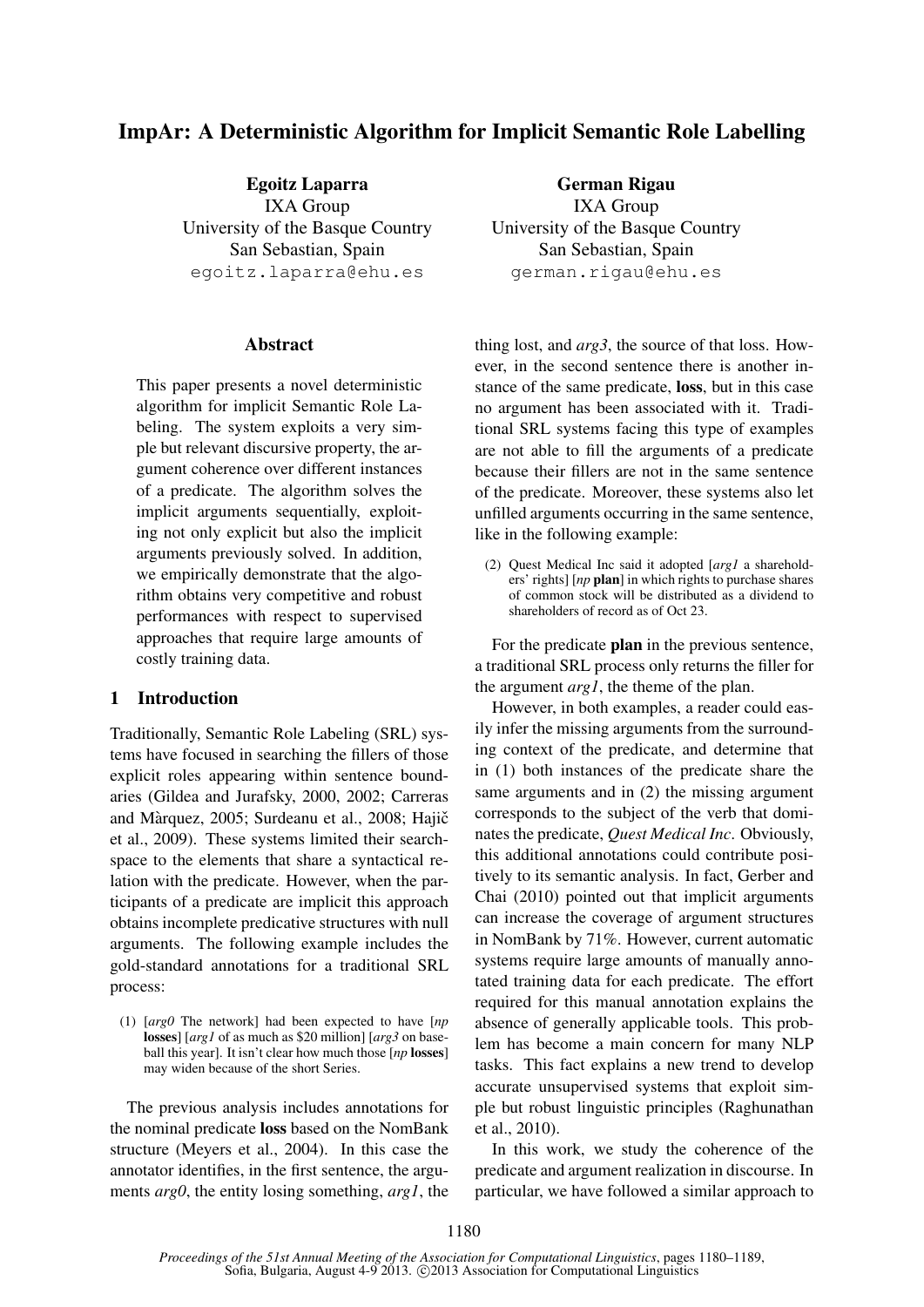the one proposed by Dahl et al. (1987) who filled the arguments of anaphoric mentions of nominal predicates using previous mentions of the same predicate. We present an extension of this idea assuming that in a coherent document the different ocurrences of a predicate, including both verbal and nominal forms, tend to be mentions of the same event, and thus, they share the same argument fillers. Following this approach, we have developed a deterministic algorithm that obtains competitive results with respect to supervised methods. That is, our system can be applied to any predicate without training data.

The main contributions of this work are the following:

- We empirically prove that there exists a strong discourse relationship between the implicit and explicit argument fillers of the same predicates.
- We propose a deterministic approach that exploits this discoursive property in order to obtain the fillers of implicit arguments.
- We adapt to the implicit SRL problem a classic algorithm for pronoun resolution.
- We develop a robust algorithm, ImpAr, that obtains very competitive results with respect to existing supervised systems. We release an open source prototype implementing this algorithm<sup>1</sup>.

The paper is structured as follows. Section 2 discusses the related work. Section 3 presents in detail the data used in our experiments. Section 4 describes our algorithm for implicit argument resolution. Section 5 presents some experiments we have carried out to test the algorithm. Section 6 discusses the results obtained. Finally, section 7 offers some concluding remarks and presents some future research lines.

### 2 Related Work

The first attempt for the automatic annotation of implicit semantic roles was proposed by Palmer et al. (1986). This work applied selectional restrictions together with coreference chains, in a very specific domain. In a similar approach, Whittemore et al. (1991) also attempted to solve implicit arguments using some manually described semantic constraints for each thematic role they tried to cover. Another early approach was presented by Tetreault (2002). Studying another specific domain, they obtained some probabilistic relations between some roles. These early works agree that the problem is, in fact, a special case of anaphora or coreference resolution.

Recently, the task has been taken up again around two different proposals. On the one hand, Ruppenhofer et al. (2010) presented a task in SemEval-2010 that included an implicit argument identification challenge based on FrameNet (Baker et al., 1998). The corpus for this task consisted in some novel chapters. They covered a wide variety of nominal and verbal predicates, each one having only a small number of instances. Only two systems were presented for this subtask obtaining quite poor results (F1 below 0,02). VENSES++ (Tonelli and Delmonte, 2010) applied a rule based anaphora resolution procedure and semantic similarity between candidates and thematic roles using WordNet (Fellbaum, 1998). The system was tuned in (Tonelli and Delmonte, 2011) improving slightly its performance. SEMAFOR (Chen et al., 2010) is a supervised system that extended an existing semantic role labeler to enlarge the search window to other sentences, replacing the features defined for regular arguments with two new semantic features. Although this system obtained the best performance in the task, data sparseness strongly affected the results. Besides the two systems presented to the task, some other systems have used the same dataset and evaluation metrics. Ruppenhofer et al. (2011), Laparra and Rigau (2012), Gorinski et al. (2013) and Laparra and Rigau (2013) explore alternative linguistic and semantic strategies. These works obtained significant gains over previous approaches. Silberer and Frank (2012) adapted an entity-based coreference resolution model to extend automatically the training corpus. Exploiting this additional data, their system was able to improve previous results. Following this approach Moor et al. (2013) present a corpus of predicate-specific annotations for verbs in the FrameNet paradigm that are aligned with PropBank and VerbNet.

On the other hand, Gerber and Chai (2010, 2012) studied the implicit argument resolution on NomBank. They uses a set of syntactic, semantic and coreferential features to train a logistic regres-

<sup>1</sup>http://adimen.si.ehu.es/web/ImpAr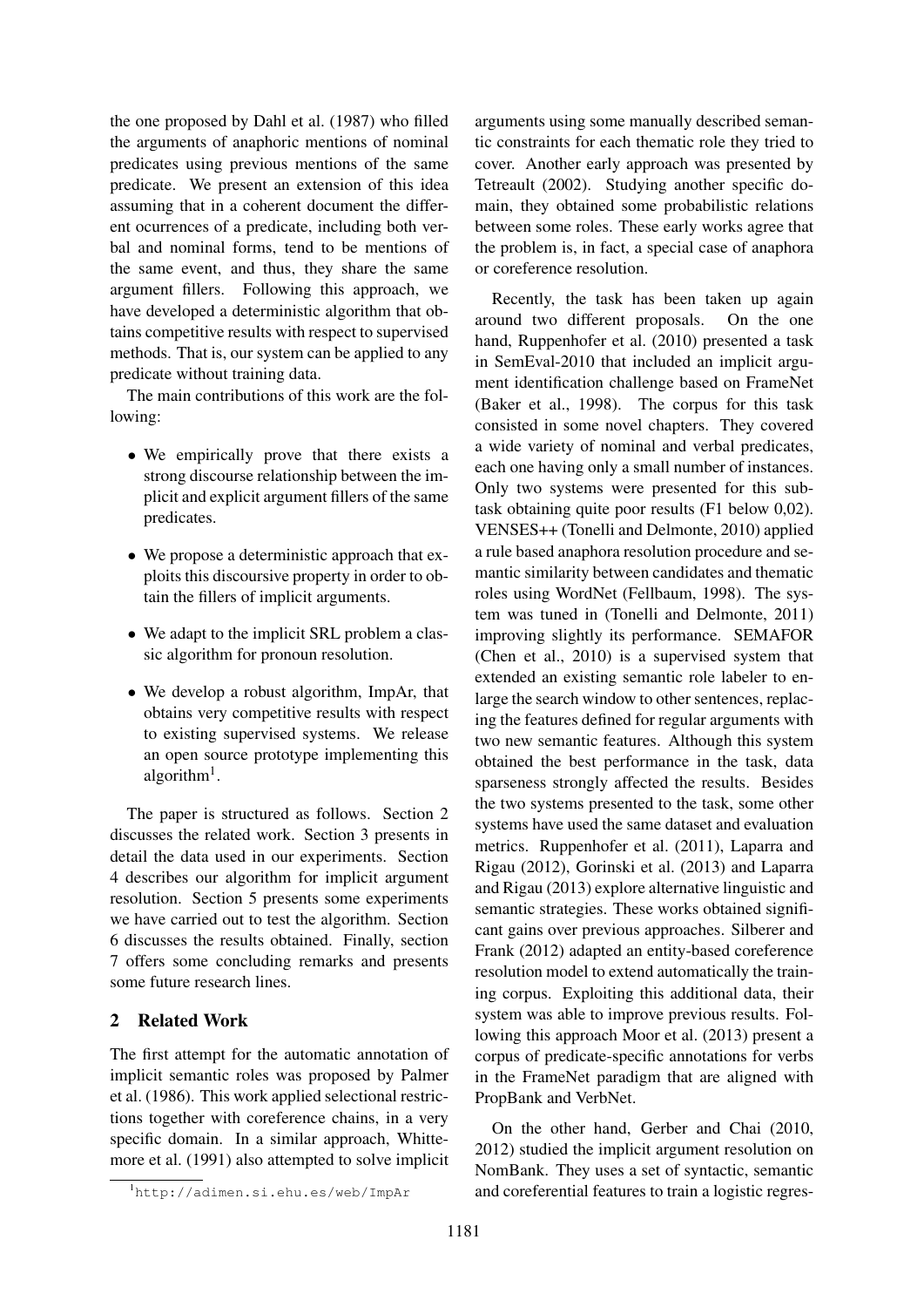sion classifier. Unlike the dataset from SemEval-2010 (Ruppenhofer et al., 2010), in this work the authors focused on a small set of ten predicates. But for those predicates, they annotated a large amount of instances in the documents from the Wall Street Journal that were already annotated for PropBank (Palmer et al., 2005) and NomBank. This allowed them to avoid the sparseness problems and generalize properly from the training set. The results of this system were far better than those obtained by the systems that faced the SemEval-2010 dataset. This works represent the deepest study so far of the features that characterizes the implicit arguments  $2$ . However, many of the most important features are lexically dependent on the predicate and cannot been generalized. Thus, specific annotations are required for each new predicate to be analyzed.

All the works presented in this section agree that implicit arguments must be modeled as a particular case of coreference together with features that include lexical-semantic information, to build selectional preferences. Another common point is the fact that these works try to solve each instance of the implicit arguments independently, without taking into account the previous realizations of the same implicit argument in the document. We propose that these realizations, together with the explicit ones, must maintain a certain coherence along the document and, in consequence, the filler of an argument remains the same along the following instances of that argument until a stronger evidence indicates a change. We also propose that this feature can be exploited independently from the predicate.

### 3 Datasets

In our experiments, we have focused on the dataset developed in Gerber and Chai (2010, 2012). This dataset (hereinafter BNB which stands for "Beyond NomBank") extends existing predicate annotations for NomBank and ProbBank.

BNB presented the first annotation work of implicit arguments based on PropBank and Nom-Bank frames. This annotation was an extension of the standard training, development and testing sections of Penn TreeBank that have been typically used for SRL evaluation and were already annotated with PropBank and NomBank predicate

structures. The authors selected a limited set of predicates. These predicates are all nominalizations of other verbal predicates, without sense ambiguity, that appear frequently in the corpus and tend to have implicit arguments associated with their instances. These constraints allowed them to model enough occurrences of each implicit argument in order to cover adequately all the possible cases appearing in a test document. For each missing argument position they went over all the preceding sentences and annotated all mentions of the filler of that argument. In tables 3 and 4 we show the list of predicates and the resulting figures of this annotation.

In this work we also use the corpus provided for the CoNLL-2008 task. These corpora cover the same BNB documents and include annotated predictions for syntactic dependencies and Super-Sense labels as semantic tags. Unlike Gerber and Chai (2010, 2012) we do not use the constituent analysis from the Penn TreeBank.

## 4 ImpAr algorithm

### 4.1 Discoursive coherence of predicates

Exploring the training dataset of BNB, we observed a very strong discourse effect on the implicit and explicit argument fillers of the predicates. That is, if several instances of the same predicate appear in a well-written discourse, it is very likely that they maintain the same argument fillers. This property holds when joining the different parts-of-speech of the predicates (nominal or verbal) and the explicit or implicit realizations of the argument fillers. For instance, we observed that 46% of all implicit arguments share the same filler with the previous instance of the same predicate while only 14% of them have a different filler. The remaining 40% of all implicit arguments correspond to first occurrences of their predicates. That is, these fillers can not be recovered from previous instances of their predicates.

The rationale behind this phenomena seems to be simple. When referring to different aspects of the same event, the writer of a coherent document does not repeat redundant information. They refer to previous predicate instances assuming that the reader already recalls the involved participants. That is, the filler of the different instances of a predicate argument maintain a certain discourse coherence. For instance, in example (1), all the argument positions of the second occurrence of the

<sup>&</sup>lt;sup>2</sup>Gerber and Chai (2012) includes a set of 81 different features.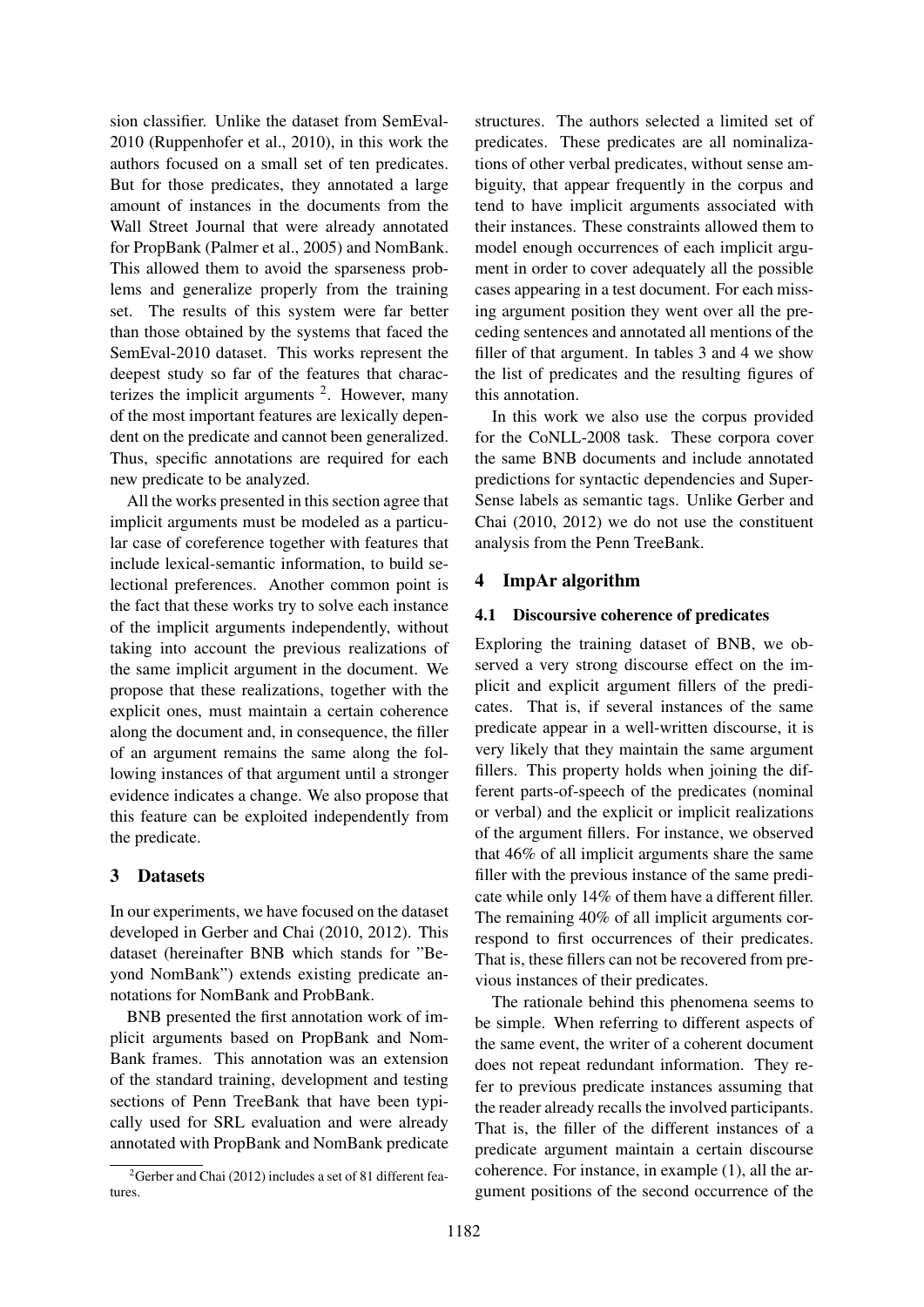predicate loss are missing, but they can be easily inferred from the previous instance of the same predicate.

(1) [*arg0* The network] had been expected to have [*np* losses] [*arg1* of as much as \$20 million] [*arg3* on baseball this year]. It isn't clear how much those [*np* losses] may widen because of the short Series.

Therefore, we propose to exploit this property in order to capture correctly how the fillers of all predicate arguments evolve through a document.

Our algorithm, ImpAr, processes the documents sentence by sentence, assuming that sequences of the same predicate (in its nominal or verbal form) share the same argument fillers (explicit or implicit)<sup>3</sup>. Thus, for every **core** argument  $arg_n$  of a predicate, ImpAr stores its previous known filler as a default value. If the arguments of a predicate are explicit, they always replace default fillers previously captured. When there is no antecedent for a particular implicit argument  $arg_n$ , the algorithm tries to find in the surrounding context which participant is the most likely to be the filler according to some salience factors (see Section 4.2). For the following instances, without an explicit filler for a particular argument position, the algorithm repeats the same selection process and compares the new implicit candidate with the default one. That is, the default implicit argument of a predicate with no antecedent can change every time the algorithm finds a filler with a greater salience. A damping factor is applied to reduce the salience of distant predicates.

### 4.2 Filling arguments without explicit antecedents

Filling the implicit arguments of a predicate has been identified as a particular case of coreference, very close to pronoun resolution (Silberer and Frank, 2012). Consequently, for those implicit arguments that have not explicit antecedents, we propose an adaptation of a classic algorithm for deterministic pronoun resolution. This component of our algorithm follows the RAP approach (Lappin and Leass, 1994). When our algorithm needs to fill an implicit predicate argument without an explicit antecedent it considers a set of candidates within a window formed by the sentence of the predicate and the two previous sentences. Then, the algorithm performs the following steps:

- 1. Apply two constraints to the candidate list:
	- (a) All candidates that are already explicit arguments of the predicate are ruled out.
	- (b) All candidates commanded by the predicate in the dependency tree are ruled out.
- 2. Select those candidates that are semantically consistent with the semantic category of the implicit argument.
- 3. Assign a salience score to each candidate.
- 4. Sort the candidates by their proximity to the predicate of the implicit argument.
- 5. Select the candidate with the highest salience value.

As a result, the candidate with the highest salience value is selected as the filler of the implicit argument. Thus, this filler with its corresponding salience weight will be also considered in subsequent instances of the same predicate.

Now, we explain each step in more detail using example (2). In this example,  $arg_0$  is missing for the predicate plan:

(2) Quest Medical Inc said it adopted [*arg1* a shareholders' rights] [*np* plan] in which rights to purchase shares of common stock will be distributed as a dividend to shareholders of record as of Oct 23.

Filtering. In the first step, the algorithm filters out the candidates that are actual explicit arguments of the predicate or have a syntactic dependency with the predicate, and therefore, they are in the search space of a traditional SRL system.

In our example, the filtering process would remove *[a shareholders' rights]* because it is already the explicit argument arg1, and *[in which rights to purchase shares of common stock will be distributed as a dividend to shareholders of record as of Oct 23]* because it is syntactically commanded by the predicate plan.

Semantic consistency. To determine the semantic coherence between the potential candidates and a predicate argument  $arg_n$ , we have exploited the selectional preferences in the same way as in previous SRL and implicit argument resolution works. First, we have designed a list of very general semantic categories. Second, we have semi-automatically assigned one of them to every predicate argument  $arg_n$  in PropBank and Nom-Bank. For this, we have used the semantic annotation provided by the training documents of the CoNLL-2008 dataset. This annotation was performed automatically using the *SuperSense-Tagger* (Ciaramita and Altun, 2006) and includes

 $3$ Note that the algorithm could also consider sequences of closely related predicates.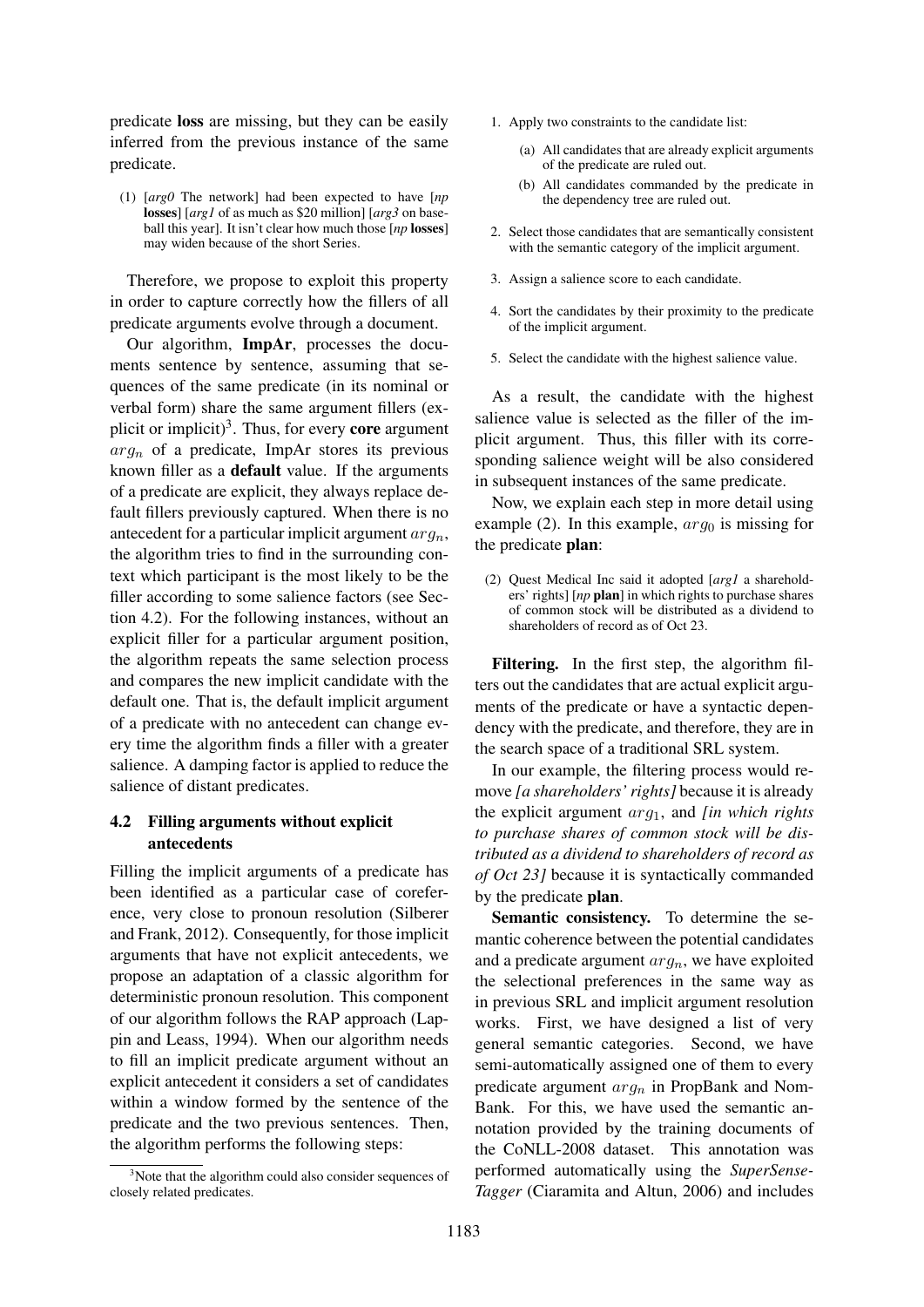named-entities and WordNet Super-Senses<sup>4</sup>. We have also defined a mapping between the semantic classes provided by the SuperSenseTagger and our seven semantic categories (see Table 1 for more details). Then, we have acquired the most common categories of each predicate argument  $arg_n$ . ImpAr algorithm also uses the *SuperSenseTagger* over the documents to be processed from BNB to check if the candidate belongs to the expected semantic category of the implicit argument to be filled.

Following the example above, *[Quest Medical Inc]* is tagged as an *ORGANIZATION* by the *SuperSenseTagger*. Therefore, it belongs to our semantic category *COGNITIVE*. As the semantic category for the implicit argument  $arg_0$  for the predicate plan has been recognized to be also *COGNITIVE*, *[Quest Medical Inc]* remains in the list of candidates as a possible filler.

| Semantic category | Name-entities              | Super-Senses       |
|-------------------|----------------------------|--------------------|
|                   | <b>PERSON</b>              | noun.person        |
|                   | <i><b>ORGANIZATION</b></i> | noun.group         |
| <b>COGNITIVE</b>  | ANIMAL                     | noun animal        |
|                   |                            |                    |
|                   | <b>PRODUCT</b>             | noun artifact      |
| <b>TANGIBLE</b>   | <b>SUBSTANCE</b>           | noun.object        |
|                   |                            |                    |
|                   | <b>GAME</b>                | noun act           |
| <b>EVENTIVE</b>   | <b>DISEASE</b>             | noun.communication |
|                   |                            |                    |
|                   |                            | noun.shape         |
| <b>RELATIVE</b>   |                            | noun.attribute     |
|                   |                            |                    |
| <b>LOCATIVE</b>   | <b>LOCATION</b>            | noun.location      |
| <b>TIME</b>       | DATE                       | noun time          |
|                   | <i><b>OUANTITY</b></i>     | noun.quantity      |
| <b>MESURABLE</b>  | <b>PERCENT</b>             |                    |
|                   |                            |                    |

Table 1: Links between the semantic categories and some name-entities and super-senses.

Salience weighting. In this process, the algorithm assigns to each candidate a set of salience factors that scores its prominence. The *sentence recency* factor prioritizes the candidates that occur close to the same sentence of the predicate. The *subject*, *direct object*, *indirect object* and *nonadverbial* factors weight the salience of the candidate depending on the syntactic role they belong to. Additionally, the head of these syntactic roles are prioritized by the *head* factor. We have used the same weights, listed in table 2, proposed by Lappin and Leass (1994).

In the example, candidate *[Quest Medical Inc]* is in the same sentence as the predicate plan, it

| Factor type      | weight |
|------------------|--------|
| Sentence recency | 100    |
| Subject          | 80     |
| Direct object    | 50     |
| Indirect object  | 40     |
| Head             | 80     |
| Non-adverbial    | 50     |

Table 2: Weights assigned to each salience factor.

belongs to a subject, and, indeed, it is the head of that subject. Hence, the salience score for this candidate is:  $100 + 80 + 80 = 260$ .

### 4.3 Damping the salience of the default candidate

As the algorithm maintains the default candidate until an explicit filler appears, potential errors produced in the automatic selection process explained above can spread to distant implicit instances, specially when the salience score of the default candidate is high. In order to reduce the impact of these errors we have included a damping factor that is applied sentence by sentence to the salience value of the default candidate. ImpAr applies that damping factor,  $r$ , as follows. It assumes that, independently of the initial salience assigned, 100 points of the salience score came from the *sentence recency* factor. Then, the algorithm changes this value multiplying it by  $r$ . So, given a salience score s, the value of the score in a following sentence,  $s'$ , is:

$$
s' = s - 100 + 100 \cdot r
$$

Obviously, the value of  $r$  must be defined without harming excessively those cases where the default candidate has been correctly identified. For this, we studied in the training dataset the cases of implicit arguments filled with the default candidate. Figure 1 shows that the influence of the default filler is much higher in near sentences that in more distance ones.

We tried to mimic a damping factor following this distribution. That is, to maintain high score salience for the near sentences while strongly decreasing them in the subsequent ones. In this way, if the filler of the implicit argument is wrongly identified, the error only spreads to the nearest instances. If the identification is correct, a lower score for more distance sentences is not too harmful. The distribution shown in figure 1 follows an exponential decay, therefore we have described the damping factor as a curve like the following, where  $\alpha$  must be a value within 0 and 1:

<sup>4</sup>Lexicographic files according to WordNet terminology.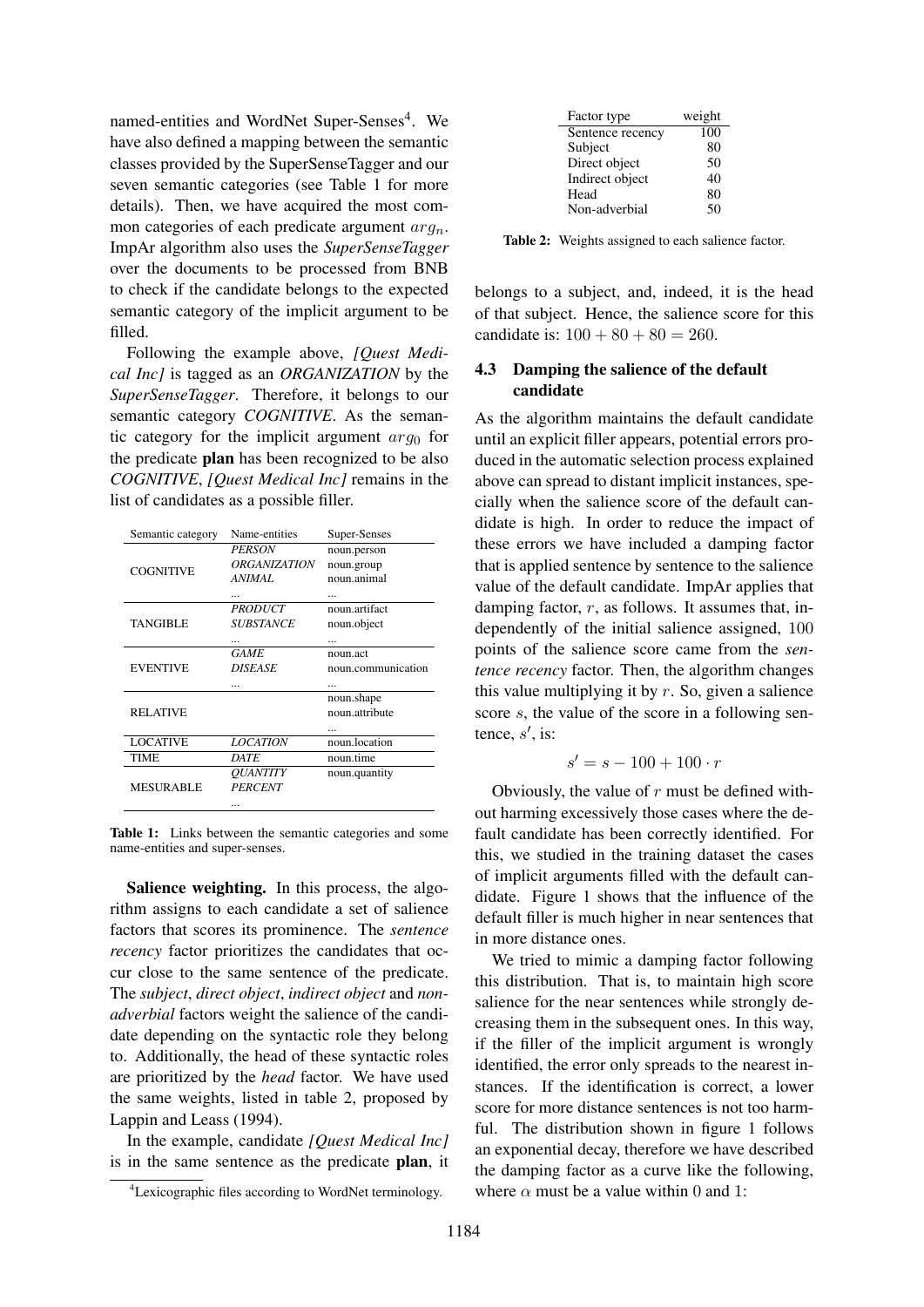

Figure 1: Distances between the implicit argument and the default candidate. The  $y$  axis indicate the percentage of cases occurring in each sentence distance, expressed in  $x$ 

$$
r = \alpha^d
$$

In this function, d stands for the sentence distance and  $r$  for the damping factor to apply in that sentence. In this paper, we have decided to set the value of  $\alpha$  to 0.5.

 $r = 0.5^d$ 

This value maintains the influence of the default fillers with high salience in near sentences. But it decreases that influence strongly in the following.

In order to illustrate the whole process we will use the previous example. In that case, *[Quest Medical Inc]* is selected as the  $arg_0$  of **plan** with a salience score of 260. Therefore *[Quest Medical Inc]* becomes the default  $arg_0$  of **plan**. In the following sentence the damping factor is:

$$
0.5=0.5^1
$$

Therefore, its salience score changes to 260 −  $100+100\cdot0.5 = 210$ . Then, the algorithm changes the default filler for  $arg_0$  only if it finds a candidate that scores higher in their current context. At two sentence distance, the resulting score for the default filler is  $260 - 100 + 100 \cdot 0.25 = 185$ . In this way, at more distance sentences, the influence of the default filler of  $arg_0$  becomes smaller.

#### 5 Evaluation

In order to evaluate the performance of the ImpAr algorithm, we have followed the evaluation method presented by Gerber and Chai (2010, 2012). For every argument position in the goldstandard the scorer expects a single predicted constituent to fill in. In order to evaluate the correct span of a constituent, a prediction is scored using the Dice coefficient:

#### $2|Predicted \cap True|$  $\frac{Z_1 + Z_2}{|Predicted| + |True|}$

The function above relates the set of tokens that form a predicted constituent, *Predicted*, and the set of tokens that are part of an annotated constituent in the gold-standard, True. For each missing argument, the gold-standard includes the whole coreference chain of the filler. Therefore, the scorer selects from all coreferent mentions the highest Dice value. If the predicted span does not cover the head of the annotated filler, the scorer returns zero. Then, *Precision* is calculated by the sum of all prediction scores divided by the number of attempts carried out by the system. Recall is equal to the sum of the prediction scores divided by the number of actual annotations in the goldstandard. F-measure is calculated as the harmonic mean of recall and precision.

Traditionally, there have been two approaches to develop SRL systems, one based on constituent trees and the other one based on syntactic dependencies. Additionally, the evaluation of both types of systems has been performed differently. For constituent based SRL systems the scorers evaluate the correct span of the filler, while for dependency based systems the scorer just check if the systems are able to capture the head token of the filler. As shown above, previous works in implicit argument resolution proposed a metric that involves the correct identification of the whole span of the filler. ImpAr algorithm works with syntactic dependencies and therefore it only returns the head token of the filler. In order to compare our results with previous works, we had to apply some simple heuristics to guess the correct span of the filler. Obviously, this process inserts some noise in the final evaluation.

We have performed a first evaluation over the test set used in (Gerber and Chai, 2010). This dataset contains 437 predicate instances but just 246 argument positions are implicitly filled. Table 3 includes the results obtained by ImpAr, the results of the system presented by Gerber and Chai (2010) and the baseline proposed for the task. Best results are marked in bold<sup>5</sup>. For all predicates, ImpAr improves over the baseline (19.3 points higher in the overall  $F_1$ ). Our system also outperforms the one presented by Gerber and Chai (2010). Interestingly, both systems present very different performances predicate by predicate. For

 $5$ No proper significance test can be carried out without the the full predictions of all systems involved.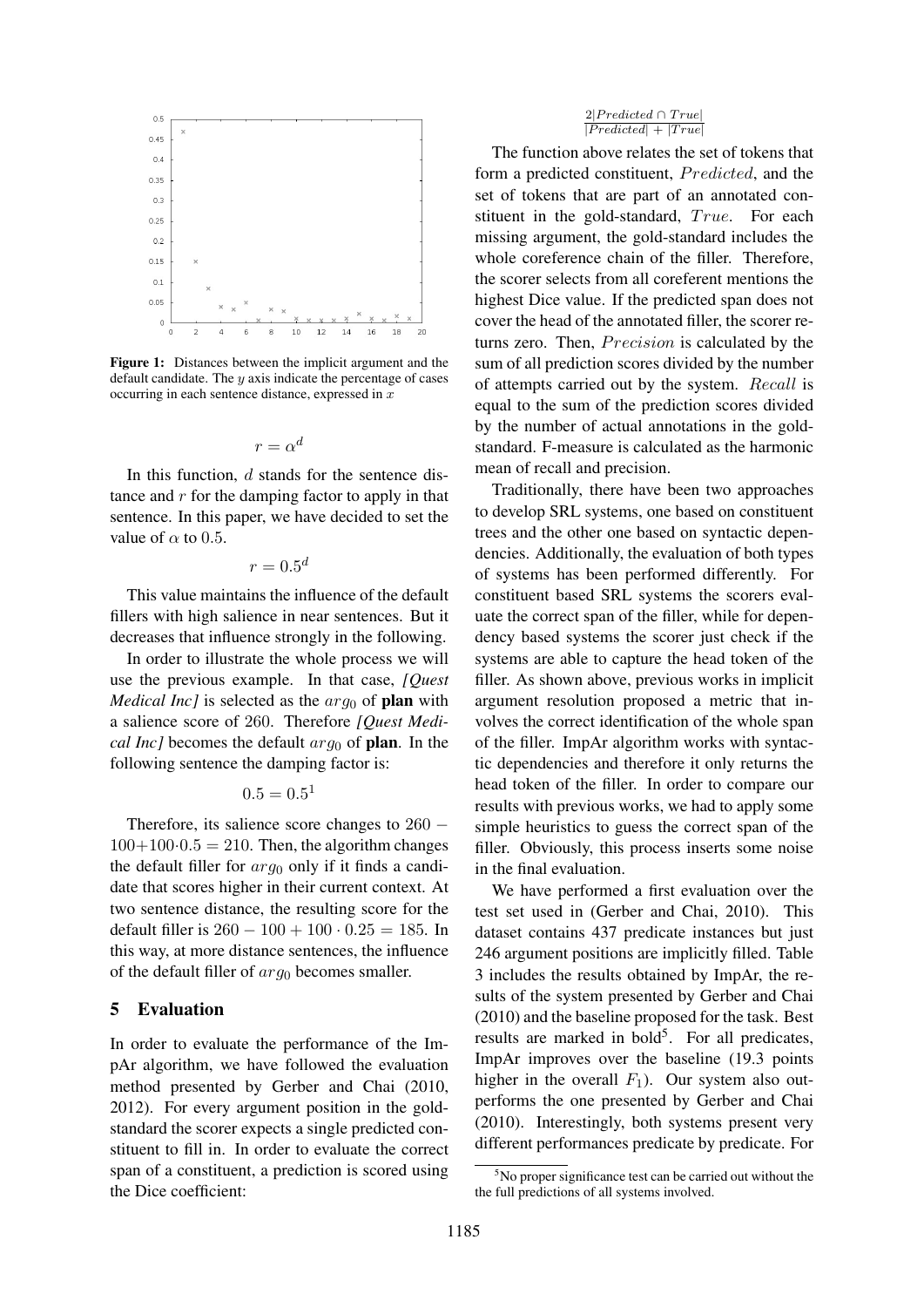|            |        |       | <b>Baseline</b> | Gerber & Chai |      | ImpAr |      |      |       |
|------------|--------|-------|-----------------|---------------|------|-------|------|------|-------|
|            | #Inst. | #Imp. | $F_1$           | Р             | R    | $F_1$ | Р    | R    | $F_1$ |
| sale       | 64     | 65    | 36.2            | 47.2          | 41.7 | 44.2  | 41.2 | 39.4 | 40.3  |
| price      | 121    | 53    | 15.4            | 36.0          | 32.6 | 34.2  | 53.3 | 53.3 | 53.3  |
| investor   | 78     | 35    | 9.8             | 36.8          | 40.0 | 38.4  | 43.0 | 39.5 | 41.2  |
| bid        | 19     | 26    | 32.3            | 23.8          | 19.2 | 21.3  | 52.9 | 51.0 | 52.0  |
| plan       | 25     | 20    | 38.5            | 78.6          | 55.0 | 64.7  | 40.7 | 40.7 | 40.7  |
| cost       | 25     | 17    | 34.8            | 61.1          | 64.7 | 62.9  | 56.1 | 50.2 | 53.0  |
| loss       | 30     | 12    | 52.6            | 83.3          | 83.3 | 83.3  | 68.4 | 63.5 | 65.8  |
| loan       | 11     | 9     | 18.2            | 42.9          | 33.3 | 37.5  | 25.0 | 20.0 | 22.2  |
| investment | 21     | 8     | 0.0             | 40.0          | 25.0 | 30.8  | 47.6 | 35.7 | 40.8  |
| fund       | 43     | 6     | 0.0             | 14.3          | 16.7 | 15.4  | 66.7 | 33.3 | 44.4  |
| Overall    | 437    | 246   | 26.5            | 44.5          | 40.4 | 42.3  | 47.9 | 43.8 | 45.8  |

Table 3: Evaluation with the test. The results from (Gerber and Chai, 2010) are included.

|            |        |       | <b>Baseline</b> | Gerber & Chai |      | ImpAr   |      |      |         |
|------------|--------|-------|-----------------|---------------|------|---------|------|------|---------|
|            | #Inst. | #Imp. | $F_1$           | Р             | R    | $F_{1}$ | P    | R    | $F_{1}$ |
| sale       | 184    | 181   | 37.3            | 59.2          | 44.8 | 51.0    | 44.3 | 43.3 | 43.8    |
| price      | 216    | 138   | 34.6            | 56.0          | 48.7 | 52.1    | 55.0 | 54.5 | 54.7    |
| investor   | 160    | 108   | 5.1             | 46.7          | 39.8 | 43.0    | 28.2 | 27.0 | 27.6    |
| bid        | 88     | 124   | 23.8            | 60.0          | 36.3 | 45.2    | 48.4 | 41.8 | 45.0    |
| plan       | 100    | 77    | 32.3            | 59.6          | 44.1 | 50.7    | 47.0 | 47.0 | 47.0    |
| cost       | 101    | 86    | 17.8            | 62.5          | 50.9 | 56.1    | 49.2 | 43.7 | 46.2    |
| loss       | 104    | 62    | 54.7            | 72.5          | 59.7 | 65.5    | 63.0 | 58.2 | 60.5    |
| loan       | 84     | 82    | 31.2            | 67.2          | 50.0 | 57.3    | 56.4 | 45.6 | 50.6    |
| investment | 102    | 52    | 15.5            | 32.9          | 34.2 | 33.6    | 41.2 | 30.9 | 35.4    |
| fund       | 108    | 56    | 15.5            | 80.0          | 35.7 | 49.4    | 55.6 | 44.6 | 49.5    |
| Overall    | 1,247  | 966   | 28.9            | 57.9          | 44.5 | 50.3    | 47.7 | 43.0 | 45.3    |

Table 4: Evaluation with the full dataset. The results from (Gerber and Chai, 2012) are included.

instance, our system obtains much higher results for the predicates bid and fund, while much lower for loss and loan. In general, ImpAr seems to be more robust since it obtains similar performances for all predicates. In fact, the standard deviation,  $\sigma$ , of  $F_1$  measure is 10.98 for ImpAr while this value for the (Gerber and Chai, 2010) system is 20.00.

In a more recent work, Gerber and Chai (2012) presented some improvements of their previous results. In this work, they extended the evaluation of their model using the whole dataset and not just the testing documents. Applying a crossvalidated approach they tried to solve some problems that they found in the previous evaluation, like the small size of the testing set. For this work, they also studied a wider set of features, specially, they experimented with some statistics learnt from parts of GigaWord automatically annotated. Table 4 shows that the improvement over their previous system was remarkable. The system also seems to be more stable across predicates. For comparison purposes, we also included the performance of ImpAr applied over the whole dataset.

The results in table 4 show that, although ImpAr still achieves the best results in some cases, this time, it cannot beat the overall results obtained by the supervised model. In fact, both systems obtain a very similar recall, but the system from (Gerber and Chai, 2012) obtains much higher precision. In both cases, the  $\sigma$  value of  $F_1$  is reduced, 8.81 for ImpAr and 8.21 for (Gerber and Chai, 2012). However, ImpAr obtains very similar performance independently of the testing dataset what proves the robustness of the algorithm. This suggests that our algorithm can obtain strong results also for other corpus and predicates. Instead, the supervised approach would need a large amount of manual annotations for every predicate to be processed.

#### 6 Discussion

### 6.1 Component Analysis

In order to assess the contribution of each system component, we also tested the performance of ImpAr algorithm when disabling only one of its components. With this evaluations we pretend to sight the particular contribution of each component. In table 5 we present the results obtained in the following experiments for the two testing sets explained in section 5:

• Exp1: The damping factor is disabled. All selected fillers maintain the same salience over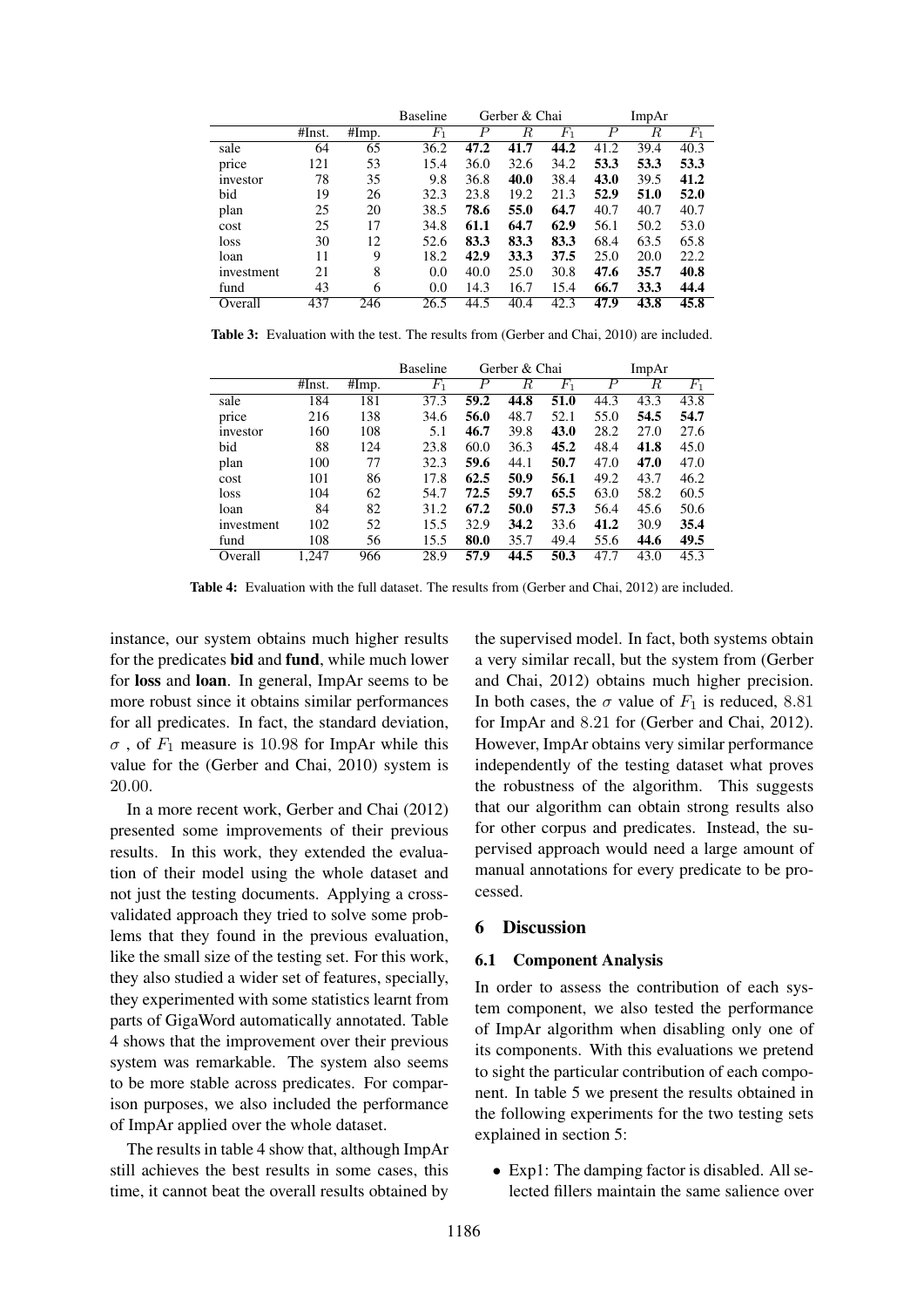all sentences.

- Exp2: Only explicit fillers are considered as candidates<sup>6</sup>.
- Exp3: No default fillers are considered as candidates.

As expected, we observe a very similar performances in both datasets. Additionally, the highest loss appears when the default fillers are ruled out (Exp3). In particular, it also seems that the explicit information from previous predicates provides the most correct evidence (Exp2). Also note that for Exp2, the system obtains the highest precision. This means that the most accurate cases are obtained by previous explicit antecedents.

|      |                  | test |       |      | full |       |
|------|------------------|------|-------|------|------|-------|
|      | $\boldsymbol{P}$ | R    | $F_1$ | Р    | R.   | $F_1$ |
| full | 47.9             | 43.8 | 45.8  | 47.7 | 43.0 | 45.3  |
| Exp1 | 45.7             | 41.8 | 43.6  | 47.1 | 42.5 | 44.8  |
| Exp2 | 51.2             | 24.6 | 33.2  | 55.3 | 25.5 | 34.9  |
| Exp3 | 34.6             | 29.7 | 31.9  | 34.8 | 28.9 | 31.5  |
| Exp4 | 42.6             | 37.9 | 40.1  | 37.5 | 31.2 | 34.1  |
| Exp5 | 38.8             | 34.5 | 36.5  | 35.7 | 29.7 | 32.4  |
| Exp6 | 53.3             | 48.7 | 50.9  | 52.4 | 47 Z | 49.6  |

Table 5: Exp1, Exp2 and Exp3 correspond to ablations of the components. Exp3 and Exp4 are experiments over the cases that are not solved by explicit antecedents. Exp6 evaluates the system capturing just the head tokens of the constituents.

As Exp1 also includes instances with explicit antecedents, and for these cases the damping factor component has no effect, we have designed two additional experiments:

- Exp4: Full system for the cases not solved by explicit antecedents.
- Exp5: As in Exp4 but with the damping factor disabled.

As expected, now the contribution of the dumping factor seems to be more relevant, in particular, for the *test* dataset.

#### 6.2 Correct span of the fillers

As explained in Section 5, our algorithm works with syntactic dependencies and its predictions only return the head token of the filler. Obtaining the correct constituents from syntactic dependencies is not trivial. In this work we have applied a simple heuristic that returns all the descendant tokens of the predicted head token. This naive process inserts some noise to the evaluation of the system. For example, from the following sentence our system gives the following prediction for an implicit  $arg_1$  of an instance of the predicate sale:

Ports of Call Inc. reached agreements to sell its remaining seven aircraft  $[arg_1$  to buyers] that weren't disclosed.

But the actual gold-standard annotation is:  $\lceil \arg_1$  buyers that weren't disclosed]. Although the head of the constituent, *buyers*, is correctly captured by ImpAr, the final prediction is heavily penalized by the scoring method. Table 5 presents the results of ImpAr when evaluating the head tokens of the constituents only (Exp6). These results show that the current performance of our system can be easily improved applying a more accurate process for capturing the correct span.

#### 7 Conclusions and Future Work

In this work we have presented a robust deterministic approach for implicit Semantic Role Labeling. The method exploits a very simple but relevant discoursive coherence property that holds over explicit and implicit arguments of closely related nominal and verbal predicates. This property states that if several instances of the same predicate appear in a well-written discourse, it is very likely that they maintain the same argument fillers. We have shown the importance of this phenomenon for recovering the implicit information about semantic roles. To our knowledge, this is the first empirical study that proves this phenomenon.

Based on these observations, we have developed a new deterministic algorithm, ImpAr, that obtains very competitive and robust performances with respect to supervised approaches. That is, it can be applied where there is no available manual annotations to train. The code of this algorithm is publicly available and can be applied to any document. As input it only needs the document with explicit semantic role labeling and Super-Sense annotations. These annotations can be easily obtained from plain text using available tools<sup>7</sup>, what makes this algorithm the first effective tool available for implicit SRL.

As it can be easily seen, ImpAr has a large margin for improvement. For instance, providing more accurate spans for the fillers. We also plan

<sup>&</sup>lt;sup>6</sup>That is, implicit arguments without explicit antecedents are not filled.

We recommend mate-tools (Björkelund et al., 2009) and SuperSenseTagger (Ciaramita and Altun, 2006).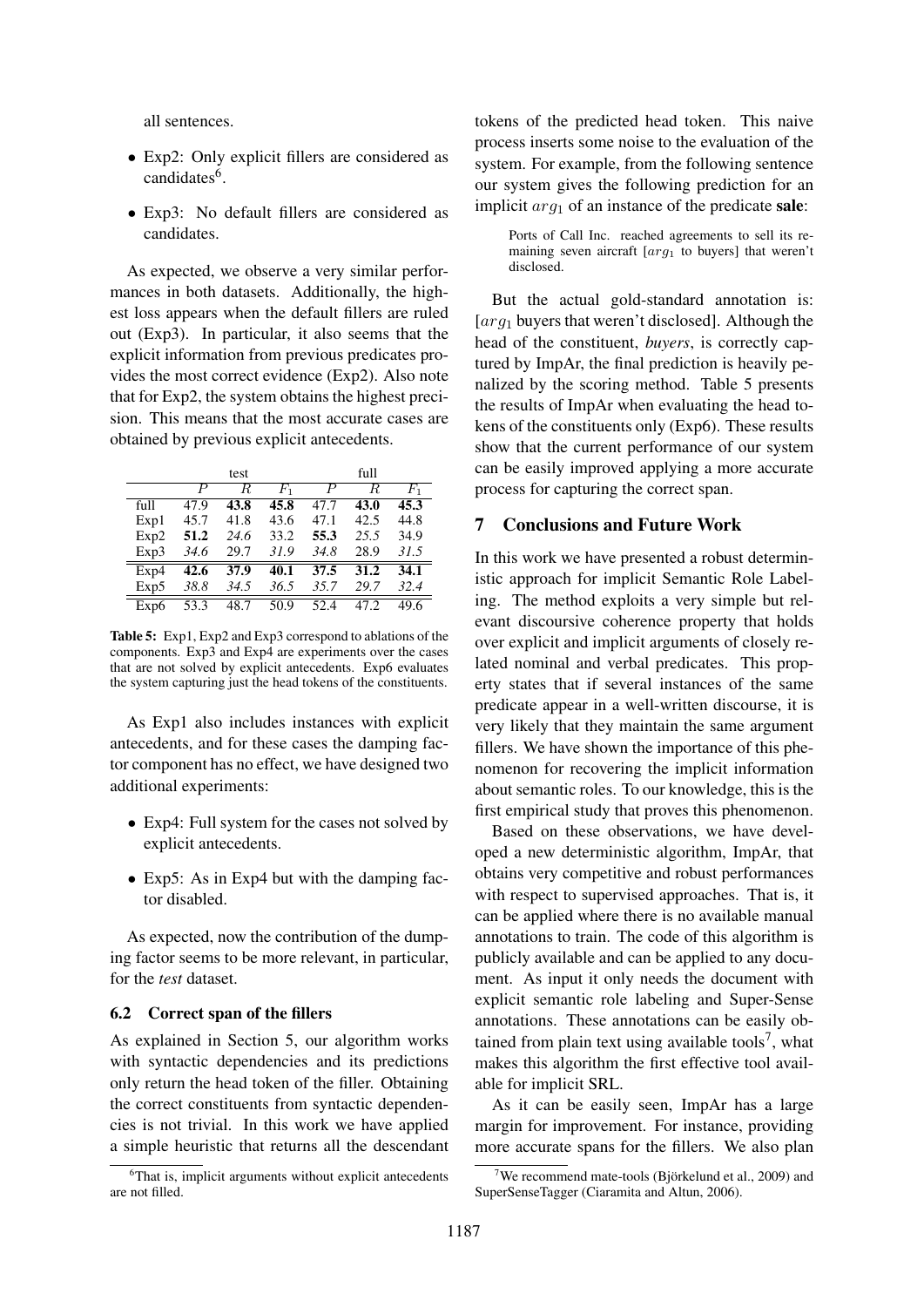to test alternative approaches to solve the arguments without explicit antecedents. For instance, our system can also profit from additional annotations like coreference, that has proved its utility in previous works. Finally, we also plan to study our approach on different languages and datasets (for instance, the SemEval-2010 dataset).

### 8 Acknowledgment

We are grateful to the anonymous reviewers for their insightful comments. This work has been partially funded by SKaTer (TIN2012- 38584-C06-02), OpeNER (FP7-ICT-2011-SME-DCL-296451) and NewsReader (FP7-ICT-2011- 8-316404), as well as the READERS project with the financial support of MINECO, ANR (convention ANR-12-CHRI-0004-03) and EPSRC (EP/K017845/1) in the framework of ERA-NET CHIST-ERA (UE FP7/2007-2013).

## **References**

- Baker, C. F., C. J. Fillmore, and J. B. Lowe (1998). The berkeley framenet project. In *Proceedings of the 36th Annual Meeting of the Association for Computational Linguistics and 17th International Conference on Computational Linguistics*, ACL '98, Montreal, Quebec, Canada, pp. 86–90.
- Björkelund, A., L. Hafdell, and P. Nugues (2009). Multilingual semantic role labeling. In *Proceedings of the Thirteenth Conference on Computational Natural Language Learning: Shared Task*, CoNLL '09, Boulder, Colorado, USA, pp. 43–48.
- Carreras, X. and L. Marquez (2005). Introduction ` to the conll-2005 shared task: Semantic role labeling. In *Proceedings of the 9th Conference on Computational Natural Language Learning*, CoNLL '05, Ann Arbor, Michigan, USA, pp. 152–164.
- Chen, D., N. Schneider, D. Das, and N. A. Smith (2010). Semafor: Frame argument resolution with log-linear models. In *Proceedings of the 5th International Workshop on Semantic Evaluation*, SemEval '10, Los Angeles, California, USA, pp. 264–267.
- Ciaramita, M. and Y. Altun (2006). Broadcoverage sense disambiguation and information extraction with a supersense sequence tagger. In

*Proceedings of the 2006 Conference on Empirical Methods in Natural Language Processing*, EMNLP '06, Sydney, Australia, pp. 594–602.

- Dahl, D. A., M. S. Palmer, and R. J. Passonneau (1987). Nominalizations in pundit. In *In Proceedings of the 25th Annual Meeting of the Association for Computational Linguistics*, ACL '87, Stanford, California, USA, pp. 131–139.
- Fellbaum, C. (1998). *WordNet: an electronic lexical database*. MIT Press.
- Gerber, M. and J. Chai (2012, December). Semantic role labeling of implicit arguments for nominal predicates. *Computational Linguistics 38*(4), 755–798.
- Gerber, M. and J. Y. Chai (2010). Beyond nombank: a study of implicit arguments for nominal predicates. In *Proceedings of the 48th Annual Meeting of the Association for Computational Linguistics*, ACL '10, Uppsala, Sweden, pp. 1583–1592.
- Gildea, D. and D. Jurafsky (2000). Automatic labeling of semantic roles. In *Proceedings of the 38th Annual Meeting on Association for Computational Linguistics*, ACL '00, Hong Kong, pp. 512–520.
- Gildea, D. and D. Jurafsky (2002, September). Automatic labeling of semantic roles. *Computational Linguistics 28*(3), 245–288.
- Gorinski, P., J. Ruppenhofer, and C. Sporleder (2013). Towards weakly supervised resolution of null instantiations. In *Proceedings of the 10th International Conference on Computational Semantics*, IWCS '13, Potsdam, Germany, pp. 119–130.
- Hajič, J., M. Ciaramita, R. Johansson, D. Kawahara, M. A. Martí, L. Màrquez, A. Meyers, J. Nivre, S. Padó, J. Štěpánek, P. Straňák, M. Surdeanu, N. Xue, and Y. Zhang (2009). The CoNLL-2009 shared task: Syntactic and semantic dependencies in multiple languages. In *Proceedings of the Thirteenth Conference on Computational Natural Language Learning: Shared Task*, CoNLL '09, Boulder, Colorado, USA, pp. 1–18.
- Laparra, E. and G. Rigau (2012). Exploiting explicit annotations and semantic types for implicit argument resolution. In *6th IEEE International Conference on Semantic Computing*, ICSC '12, Palermo, Italy, pp. 75–78.